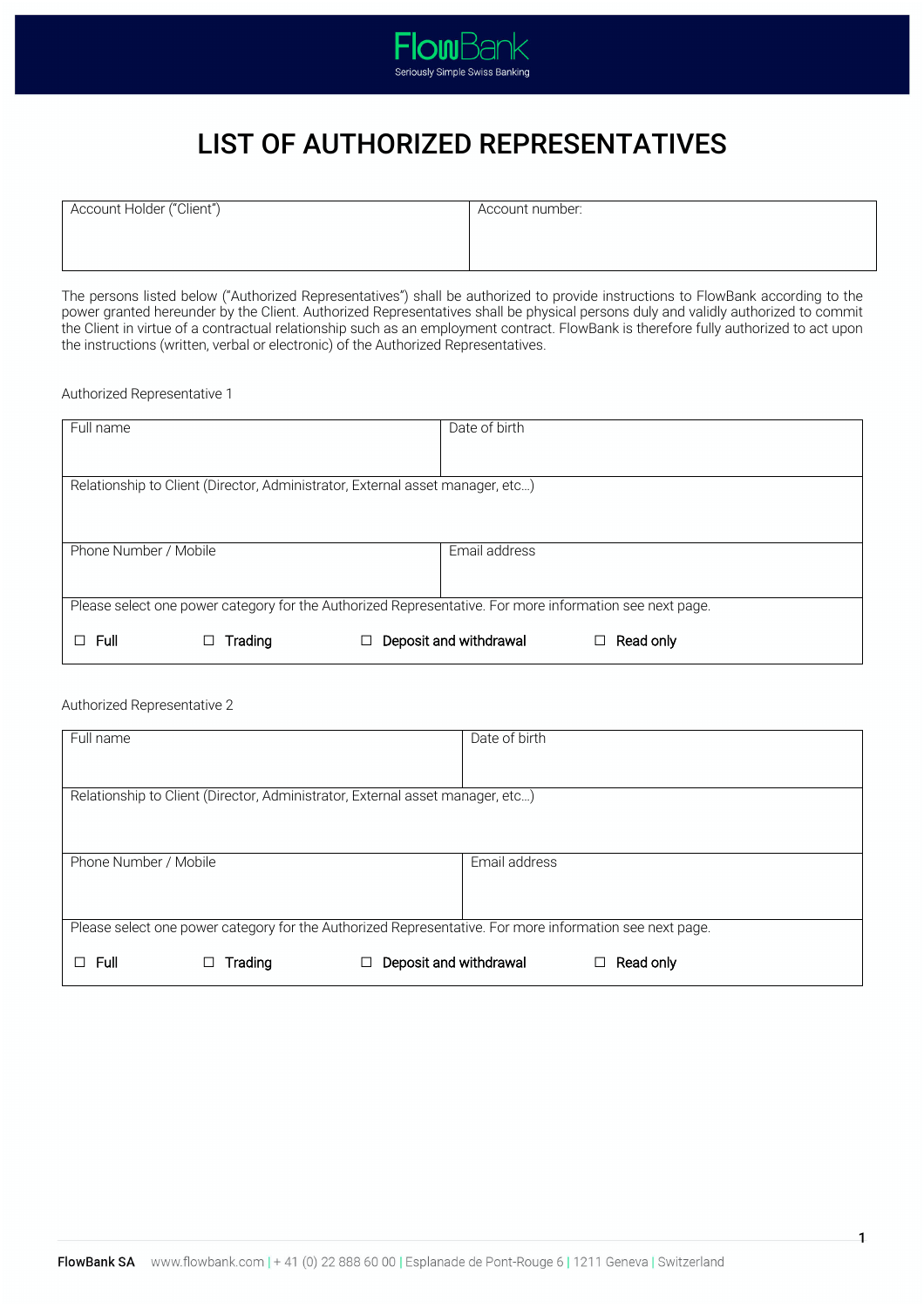

## Authorized Representative 3

| Full name                                                                                               | Date of birth |  |  |  |
|---------------------------------------------------------------------------------------------------------|---------------|--|--|--|
|                                                                                                         |               |  |  |  |
| Relationship to Client (Director, Administrator, External asset manager, etc)                           |               |  |  |  |
| Phone Number / Mobile                                                                                   | Email address |  |  |  |
| Please select one power category for the Authorized Representative. For more information see next page. |               |  |  |  |
| Deposit and withdrawal<br>Full<br>Trading                                                               | Read only     |  |  |  |

### Authorized Representative 4

| Full name                                                                                               |                        | Date of birth |           |
|---------------------------------------------------------------------------------------------------------|------------------------|---------------|-----------|
| Relationship to Client (Director, Administrator, External asset manager, etc)                           |                        |               |           |
| Phone Number / Mobile                                                                                   |                        | Email address |           |
| Please select one power category for the Authorized Representative. For more information see next page. |                        |               |           |
| $\Box$ Full<br>Trading                                                                                  | Deposit and withdrawal |               | Read only |

#### Information about the power of attorney categories

- 1. Full: Authority to dispose the Client's assets held with FlowBank.
- 2. Trading: Authority: (i) to carry out all kind of investments, including to conclude over-the-counter (OTC) transactions (ii) to invest in non-traditional assets such as instruments in the form of Contracts for differences ("CFDs") and (iii) to borrow funds and pledge assets as collateral for the purpose of managing the Client's assets. No authority to withdraw assets of the Client in any way.
- 3. Deposit and withdrawal: Authority to deposit and withdrawal assets. No authority to trade in anyway.
- 4. Read only: Authority to obtain all information such as the transactions carried out and the current balance of the accounts. No entitlement to transfer or trade any of the Client's asset.